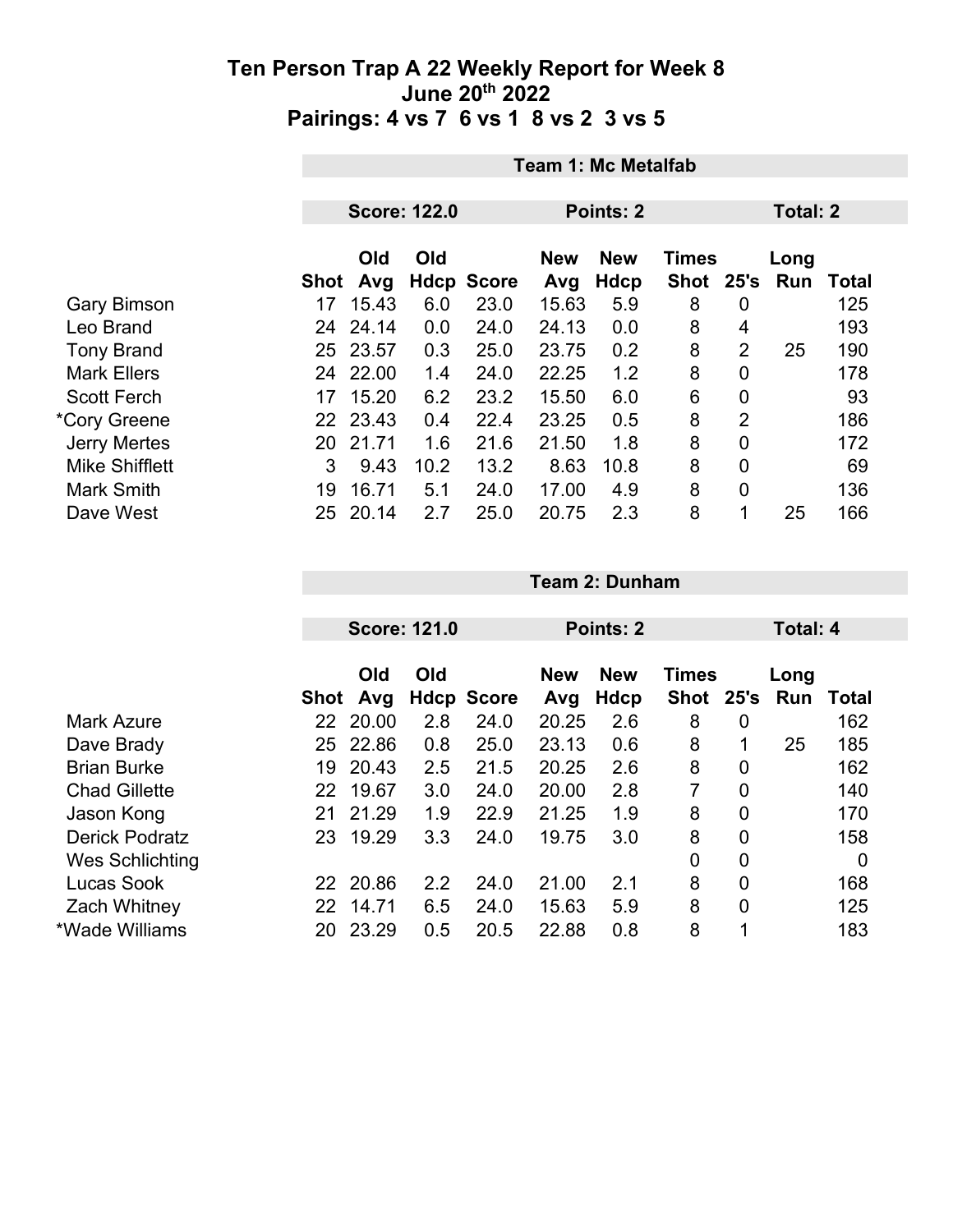|                         |      | <b>Team 3: Fire Shots</b> |                     |                   |                   |                    |                           |                |             |       |  |
|-------------------------|------|---------------------------|---------------------|-------------------|-------------------|--------------------|---------------------------|----------------|-------------|-------|--|
|                         |      |                           |                     |                   |                   |                    |                           |                |             |       |  |
|                         |      |                           | <b>Score: 115.2</b> |                   | Points: 0         |                    |                           |                | Total: 0    |       |  |
|                         | Shot | Old<br>Avg                | Old                 | <b>Hdcp Score</b> | <b>New</b><br>Avg | <b>New</b><br>Hdcp | <b>Times</b><br>Shot 25's |                | Long<br>Run | Total |  |
| Mike Baumann            |      | 18.50                     | 3.9                 |                   | 18.50             | 3.9                | 6                         | 0              |             | 111   |  |
| <b>Joe Cairl</b>        |      | 16.83                     | 5.0                 |                   | 16.83             | 5.0                | 6                         | $\overline{0}$ |             | 101   |  |
| Dan Engstrom            |      | 17.57                     | 4.5                 |                   | 17.57             | 4.5                | $\overline{7}$            | 0              |             | 123   |  |
| Ezra Engstrom           | 16   | 19.33                     | 3.3                 | 19.3              | 18.86             | 3.6                | 7                         | $\overline{0}$ |             | 132   |  |
| <b>Tiffany Engstrom</b> | 22   | 18.00                     | 4.2                 | 24.0              | 18.57             | 3.8                | 7                         | $\overline{0}$ |             | 130   |  |
| Dennis Jones            | 22   | 16.86                     | 5.0                 | 24.0              | 17.50             | 4.6                | 8                         | 0              |             | 140   |  |
| *Brian Larson           | 17   | 17.29                     | 4.7                 | 21.7              | 17.25             | 4.7                | 8                         | 0              |             | 138   |  |
| <b>Todd Lindorff</b>    | 20   | 21.86                     | 1.5                 | 21.5              | 21.63             | 1.7                | 8                         | $\overline{0}$ |             | 173   |  |
| <b>Travis Swanson</b>   | 13   | 12.71                     | 7.9                 | 20.9              | 12.75             | 7.9                | 8                         | 0              |             | 102   |  |
| <b>Mark Winczewski</b>  | 18   | 13.71                     | 7.2                 | 24.0              | 14.25             | 6.8                | 8                         | 0              |             | 114   |  |

|                      |    | <b>Score: 122.0</b> |     |                   | Points: 2                                |      | Total: 4 |                |          |       |  |
|----------------------|----|---------------------|-----|-------------------|------------------------------------------|------|----------|----------------|----------|-------|--|
|                      |    | Old<br>Old          |     |                   | <b>New</b><br><b>Times</b><br><b>New</b> |      |          | Long           |          |       |  |
|                      |    | Shot Avg            |     | <b>Hdcp Score</b> | Avg                                      | Hdcp | Shot     |                | 25's Run | Total |  |
| *Jason Amundsen      | 20 | 22.29               | 1.2 | 21.2              | 22.00                                    | 1.4  | 8        |                |          | 176   |  |
| <b>Shawn Bradley</b> |    | 23.29               | 0.5 |                   | 23.29                                    | 0.5  | 7        | $\overline{2}$ |          | 163   |  |
| James Eshelman       | 13 | 16.57               | 5.2 | 18.2              | 16.13                                    | 5.5  | 8        | $\overline{0}$ |          | 129   |  |
| <b>Steve Lorr</b>    | 24 | 23.29               | 0.5 | 24.0              | 23.38                                    | 0.4  | 8        | $\overline{2}$ |          | 187   |  |
| <b>Brooks O</b>      | 21 | 21.20               | 2.0 | 23.0              | 21.17                                    | 2.0  | 6        | 1              |          | 127   |  |
| John Oyen            | 24 | 22.00               | 1.4 | 24.0              | 22.25                                    | 1.2  | 8        | 1              |          | 178   |  |
| <b>Aaron Peltier</b> | 25 | 23.29               | 0.5 | 25.0              | 23.50                                    | 0.4  | 8        | 3              | 25       | 188   |  |
| Erin Quaranta        |    | 25 22.43            | 1.1 | 25.0              | 22.75                                    | 0.9  | 8        | 3              | 50       | 182   |  |
| <b>Terry Raboin</b>  | 20 | 19.71               | 3.0 | 23.0              | 19.75                                    | 3.0  | 8        | $\mathbf 0$    |          | 158   |  |
| <b>Barb Yotter</b>   | 22 | 19.71               | 3.0 | 24.0              | 20.00                                    | 2.8  | 8        | $\overline{0}$ |          | 160   |  |

**Team 4: The Yotters**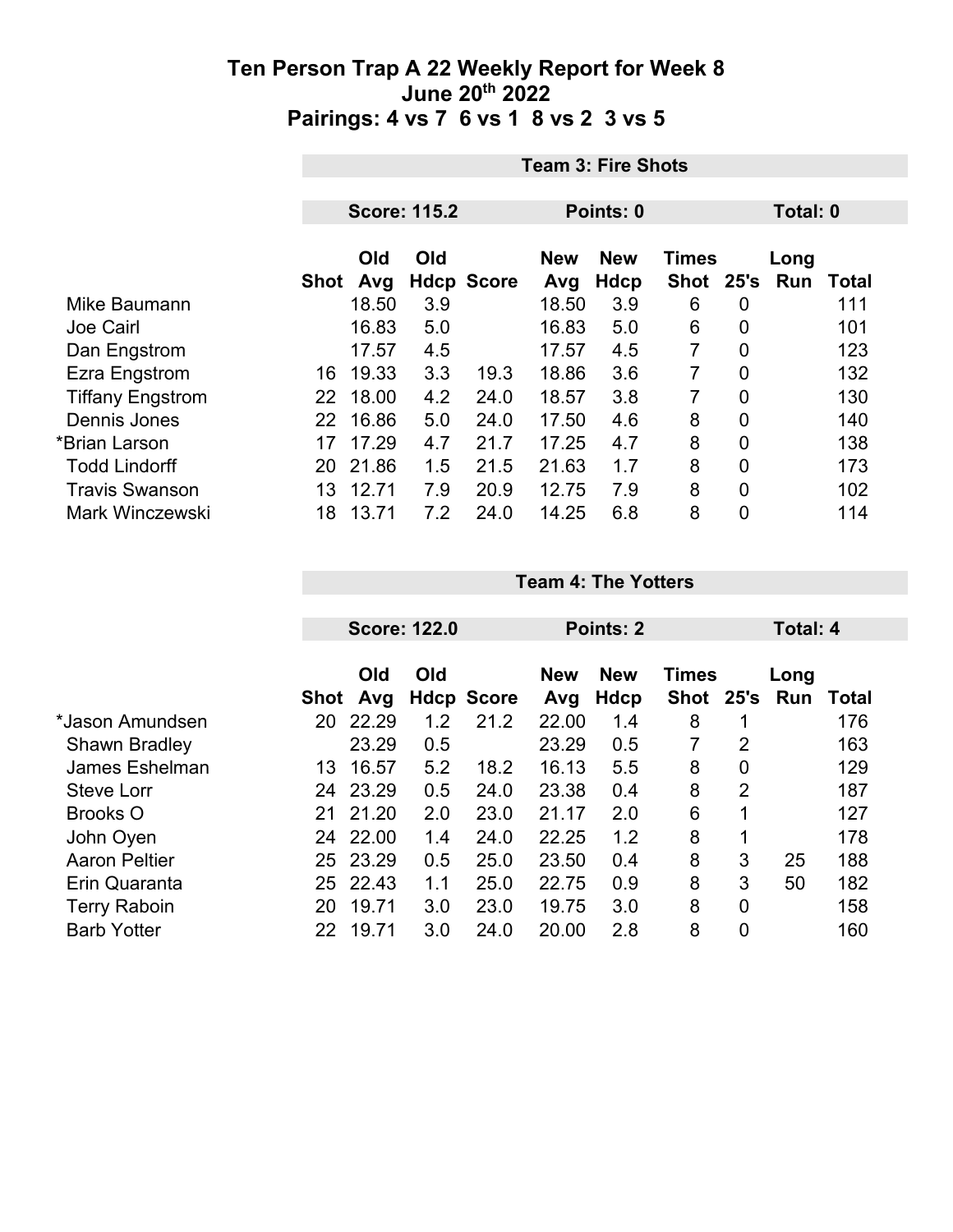|                         | <b>Team 5: Lead Delivery for Mr Pigeon</b> |                     |     |                   |                   |                    |                      |                |                 |       |  |
|-------------------------|--------------------------------------------|---------------------|-----|-------------------|-------------------|--------------------|----------------------|----------------|-----------------|-------|--|
|                         |                                            |                     |     |                   |                   |                    |                      |                |                 |       |  |
|                         |                                            | <b>Score: 119.1</b> |     |                   | Points: 2         |                    |                      |                | <b>Total: 4</b> |       |  |
|                         | Shot                                       | Old<br>Avg          | Old | <b>Hdcp Score</b> | <b>New</b><br>Avg | <b>New</b><br>Hdcp | <b>Times</b><br>Shot | 25's           | Long<br>Run     | Total |  |
| <b>Kevin Bubbers</b>    | 17                                         | 22.86               | 0.8 | 17.8              | 22.13             | 1.3                | 8                    | 1              |                 | 177   |  |
| <b>Luke Churchill</b>   | 18                                         | 18.60               | 3.8 | 21.8              | 18.50             | 3.9                | 6                    | 0              |                 | 111   |  |
| Joe Down                |                                            | 22 22.00            | 1.4 | 23.4              | 22.00             | 1.4                | 8                    | 0              |                 | 176   |  |
| David Godwin            | 24                                         | 22.71               | 0.9 | 24.0              | 22.88             | 0.8                | 8                    | 0              |                 | 183   |  |
| Becca Hegstrand         | 17                                         | 19.00               | 3.5 | 20.5              | 18.75             | 3.7                | 8                    | $\overline{0}$ |                 | 150   |  |
| *John Hegstrand         |                                            | 22 23.00            | 0.7 | 22.7              | 22.88             | 0.8                | 8                    | 0              |                 | 183   |  |
| <b>Richard Oftedal</b>  | 24                                         | 24.00               | 0.0 | 24.0              | 24.00             | 0.0                | $\overline{2}$       | $\overline{0}$ |                 | 48    |  |
| <b>Mackenzie Phenow</b> | 12                                         | 13.80               | 7.1 | 19.1              | 13.50             | 7.4                | 6                    | 0              |                 | 81    |  |
| Margaret Phillippi      | 10                                         | 15.14               | 6.2 | 16.2              | 14.50             | 6.7                | 8                    | 0              |                 | 116   |  |
| <b>Johnathan Pratt</b>  | 25.                                        | 21.57               | 1.7 | 25.0              | 22.00             | 1.4                | 8                    | 1              | 25              | 176   |  |

|                       |    | <b>Score: 117.7</b> |      |                   | Points: 0         |                    | Total: 0                      |                |      |       |
|-----------------------|----|---------------------|------|-------------------|-------------------|--------------------|-------------------------------|----------------|------|-------|
|                       |    | Old<br>Shot Avg     | Old  | <b>Hdcp Score</b> | <b>New</b><br>Avg | <b>New</b><br>Hdcp | <b>Times</b><br>Shot 25's Run |                | Long | Total |
| Alex Bickford         |    | 22 22.14            | 1.3  | 23.3              | 22.13             | 1.3                | 8                             | 2              |      | 177   |
| <b>Jack Bickford</b>  |    | 0.00                | 16.8 |                   |                   |                    | 0                             | 0              |      | O     |
| <b>Jeff Bickford</b>  | 23 | 20.14               | 2.7  | 24.0              | 20.50             | 2.5                | 8                             | $\mathbf 0$    |      | 164   |
| <b>Brandon Bloss</b>  | 16 | 14.75               | 6.5  | 22.5              | 15.00             | 6.3                | 5                             | $\mathbf 0$    |      | 75    |
| *Chris Bloss          |    | 22 23.14            | 0.6  | 22.6              | 23.00             | 0.7                | 8                             | $\overline{0}$ |      | 184   |
| <b>Nathan Bloss</b>   |    | 24 24.14            | 0.0  | 24.0              | 24.13             | 0.0                | 8                             | 3              |      | 193   |
| Austin Kapann         | 23 | 22.83               | 0.8  | 23.8              | 22.86             | 0.8                |                               |                |      | 160   |
| <b>Kevin Markuson</b> |    |                     |      |                   |                   |                    | 0                             | 0              |      | 0     |

**Team 6: Pull, Bang, Dang**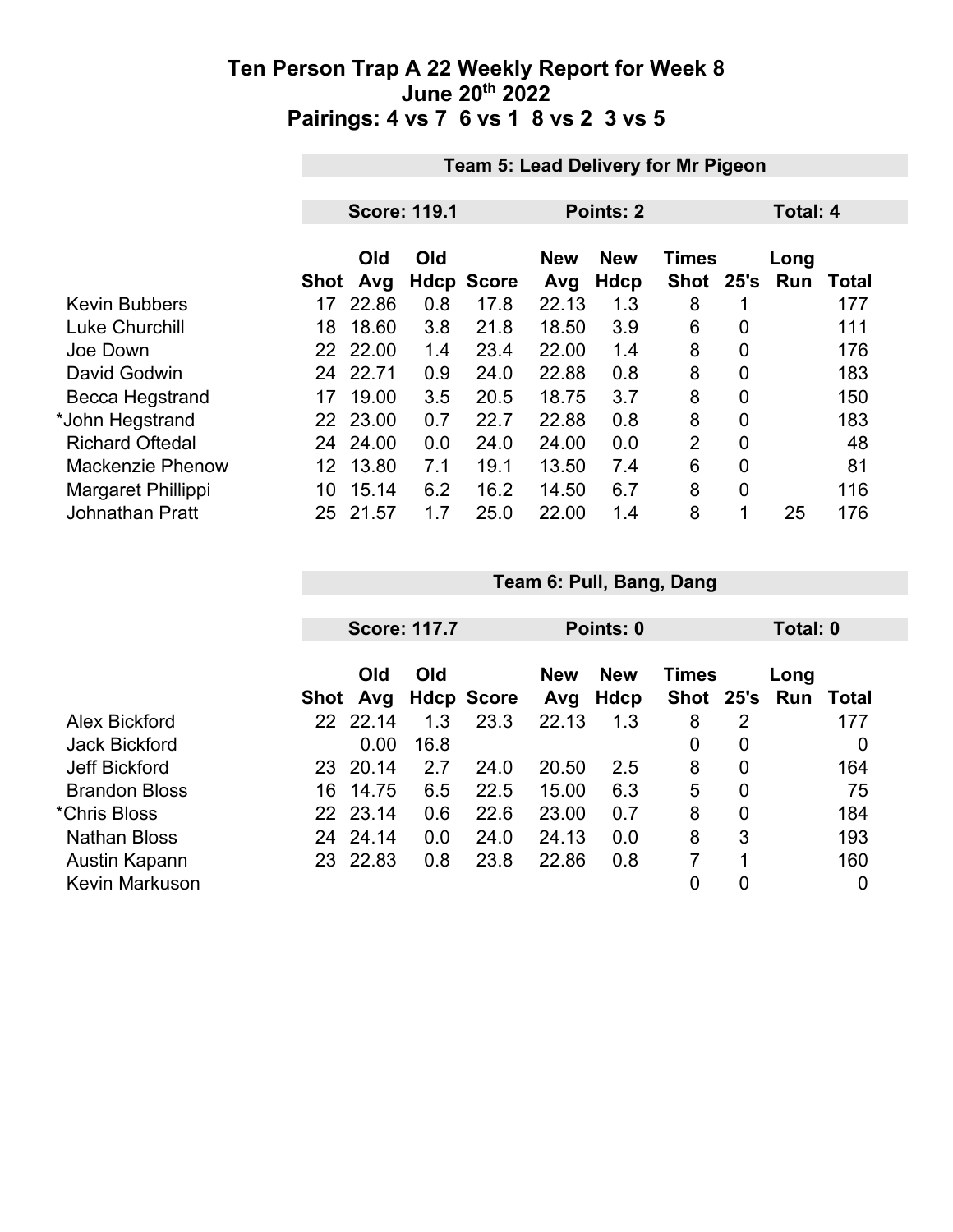|                    | <b>Team 7: Palmer Stained Glass</b> |                     |     |                   |            |            |              |                |      |       |
|--------------------|-------------------------------------|---------------------|-----|-------------------|------------|------------|--------------|----------------|------|-------|
|                    |                                     |                     |     |                   |            |            |              |                |      |       |
|                    |                                     | <b>Score: 118.3</b> |     |                   | Points: 0  |            |              | Total: 2       |      |       |
|                    |                                     | Old                 | Old |                   | <b>New</b> | <b>New</b> | <b>Times</b> |                | Long |       |
|                    | <b>Shot</b>                         | Avg                 |     | <b>Hdcp Score</b> | Avg        | Hdcp       | <b>Shot</b>  | 25's           | Run  | Total |
| Aaron Aaron        |                                     | 17.75               | 4.4 |                   | 17.75      | 4.4        | 4            | 0              |      | 71    |
| <b>Jake Buhman</b> | 24                                  | 20.29               | 2.6 | 24.0              | 20.75      | 2.3        | 8            | 1              |      | 166   |
| <b>Dick Dick</b>   |                                     | 22 22.00            | 1.4 | 23.4              | 22.00      | 1.4        | 8            | 0              |      | 176   |
| Ed Ed              | 21                                  | 22.71               | 0.9 | 21.9              | 22.50      | 1.1        | 8            | 1              |      | 180   |
| Paul Krzyka        |                                     | 22 22.71            | 0.9 | 22.9              | 22.63      | 1.0        | 8            | 0              |      | 181   |
| <b>Mike Mike</b>   | 20                                  | 18.57               | 3.8 | 23.8              | 18.75      | 3.7        | 8            | 0              |      | 150   |
| Al Palmer          | 19                                  | 19.00               | 3.5 | 22.5              | 19.00      | 3.5        | 8            | 0              |      | 152   |
| *Shawn Palmer      | 24                                  | 23.00               | 0.7 | 24.0              | 23.13      | 0.6        | 8            | $\overline{2}$ |      | 185   |
| Roy Roy            | 21                                  | 21.00               | 2.1 | 23.1              | 21.00      | 2.1        | 8            | 0              |      | 168   |

|                                                         |     | Team 8: League average |           |       |          |   |
|---------------------------------------------------------|-----|------------------------|-----------|-------|----------|---|
| <b>Score: 119.3</b>                                     |     |                        | Points: 0 |       | Total: 0 |   |
| Old<br>Shot Avg Hdcp Score Avg Hdcp Shot 25's Run Total | Old |                        | New New   | Times | Long     | 0 |

| Super Shooters: Tony Brand |                      | 25 |
|----------------------------|----------------------|----|
|                            | Dave West            | 25 |
|                            | Dave Brady           | 25 |
|                            | <b>Aaron Peltier</b> | 25 |
|                            | Erin Quaranta        | 50 |
|                            | Johnathan Pratt      | 25 |
|                            |                      |    |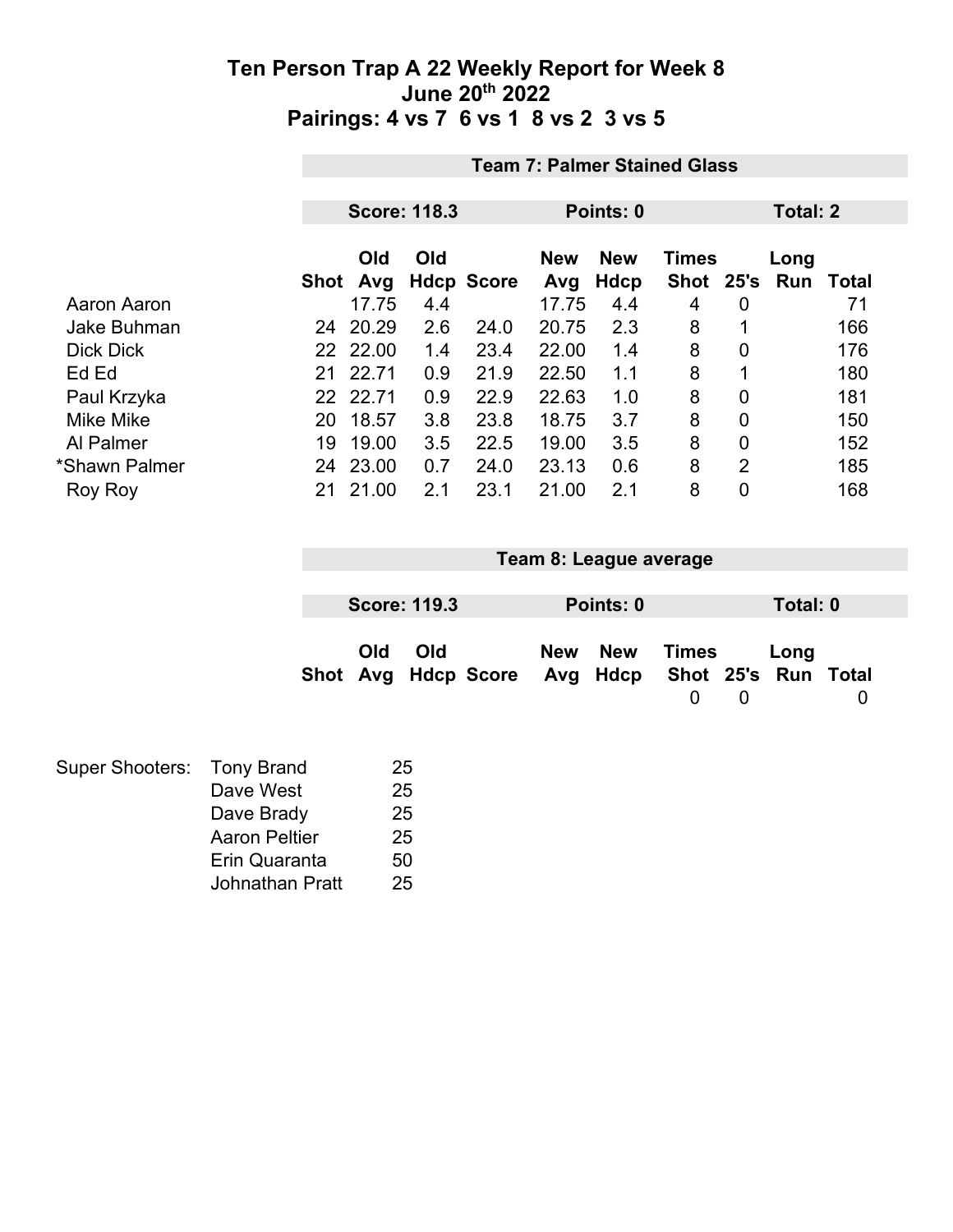# **Ten Person Trap A 22 Team Standings through week 8**

| Team 5 | <b>Lead Delivery for Mr Pigeon</b> | 4.0 |
|--------|------------------------------------|-----|
| Team 4 | <b>The Yotters</b>                 | 4.0 |
| Team 2 | <b>Dunham</b>                      | 4.0 |
| Team 7 | <b>Palmer Stained Glass</b>        | 2.0 |
| Team 1 | <b>Mc Metalfab</b>                 | 2.0 |
| Team 8 | League average                     | 0.0 |
| Team 6 | Pull, Bang, Dang                   | 0.0 |
| Team 3 | <b>Fire Shots</b>                  | 0.0 |
|        |                                    |     |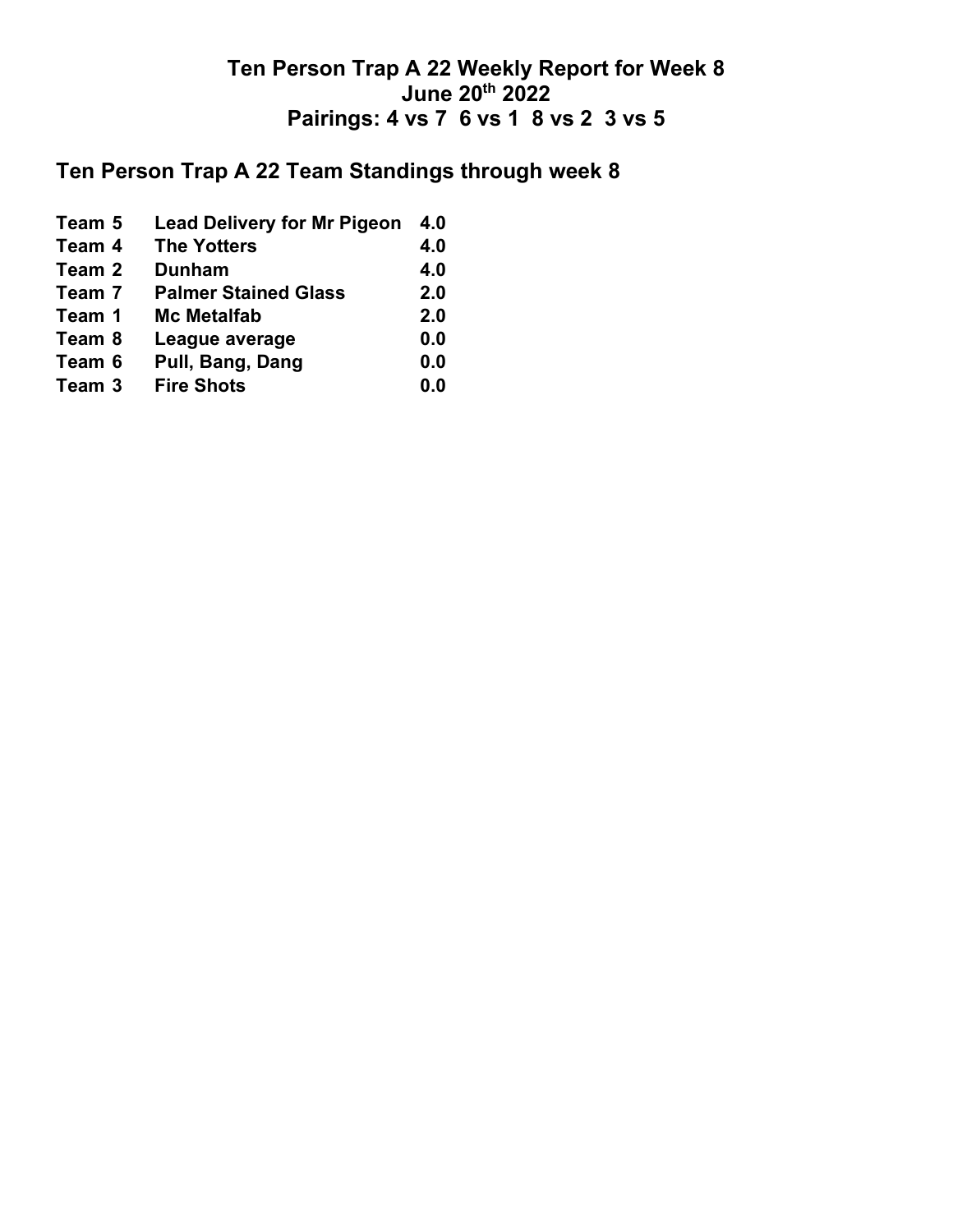## **Ten Person Trap A 22 Total Target Leaders Through Week 8**

| Shooter                | Total | Avg   |                | Rounds Straights Team |                             |
|------------------------|-------|-------|----------------|-----------------------|-----------------------------|
| <b>Nathan Bloss</b>    | 193   | 24.13 | 8              | 3                     | Pull, Bang, Dang            |
| Leo Brand              | 193   | 24.13 | 8              | 4                     | Mc Metalfab                 |
| <b>Tony Brand</b>      | 190   | 23.75 | 8              | $\overline{2}$        | Mc Metalfab                 |
| <b>Aaron Peltier</b>   | 188   | 23.50 | 8              | 3                     | <b>The Yotters</b>          |
| <b>Steve Lorr</b>      | 187   | 23.38 | 8              | $\overline{2}$        | The Yotters                 |
| <b>Cory Greene</b>     | 186   | 23.25 | 8              | $\overline{2}$        | Mc Metalfab                 |
| Dave Brady             | 185   | 23.13 | 8              | 1                     | Dunham                      |
| <b>Shawn Palmer</b>    | 185   | 23.13 | 8              | $\overline{2}$        | <b>Palmer Stained Glass</b> |
| <b>Chris Bloss</b>     | 184   | 23.00 | 8              | 0                     | Pull, Bang, Dang            |
| <b>Wade Williams</b>   | 183   | 22.88 | 8              | 1                     | Dunham                      |
| John Hegstrand         | 183   | 22.88 | 8              | 0                     | Lead Delivery for Mr Pigeon |
| David Godwin           | 183   | 22.88 | 8              | 0                     | Lead Delivery for Mr Pigeon |
| Erin Quaranta          | 182   | 22.75 | 8              | 3                     | <b>The Yotters</b>          |
| Paul Krzyka            | 181   | 22.63 | 8              | 0                     | <b>Palmer Stained Glass</b> |
| Ed Ed                  | 180   | 22.50 | 8              | 1                     | <b>Palmer Stained Glass</b> |
| <b>Mark Ellers</b>     | 178   | 22.25 | 8              | 0                     | Mc Metalfab                 |
| John Oyen              | 178   | 22.25 | 8              | 1                     | <b>The Yotters</b>          |
| <b>Alex Bickford</b>   | 177   | 22.13 | 8              | 2                     | Pull, Bang, Dang            |
| <b>Kevin Bubbers</b>   | 177   | 22.13 | 8              | 1                     | Lead Delivery for Mr Pigeon |
| Jason Amundsen         | 176   | 22.00 | 8              | 1                     | <b>The Yotters</b>          |
| <b>Johnathan Pratt</b> | 176   | 22.00 | 8              | 1                     | Lead Delivery for Mr Pigeon |
| Joe Down               | 176   | 22.00 | 8              | 0                     | Lead Delivery for Mr Pigeon |
| <b>Dick Dick</b>       | 176   | 22.00 | 8              | 0                     | <b>Palmer Stained Glass</b> |
| <b>Todd Lindorff</b>   | 173   | 21.63 | 8              | 0                     | <b>Fire Shots</b>           |
| <b>Jerry Mertes</b>    | 172   | 21.50 | 8              | 0                     | Mc Metalfab                 |
| Jason Kong             | 170   | 21.25 | 8              | 0                     | Dunham                      |
| Roy Roy                | 168   | 21.00 | 8              | 0                     | <b>Palmer Stained Glass</b> |
| <b>Lucas Sook</b>      | 168   | 21.00 | 8              | 0                     | Dunham                      |
| Dave West              | 166   | 20.75 | 8              | 1                     | Mc Metalfab                 |
| Jake Buhman            | 166   | 20.75 | 8              | 1                     | <b>Palmer Stained Glass</b> |
| <b>Jeff Bickford</b>   | 164   | 20.50 | 8              | 0                     | Pull, Bang, Dang            |
| Shawn Bradley          | 163   | 23.29 | $\overline{7}$ | $\overline{2}$        | <b>The Yotters</b>          |
| <b>Mark Azure</b>      | 162   | 20.25 | 8              | 0                     | Dunham                      |
| <b>Brian Burke</b>     | 162   | 20.25 | 8              | 0                     | Dunham                      |
| <b>Barb Yotter</b>     | 160   | 20.00 | 8              | 0                     | <b>The Yotters</b>          |
| Austin Kapann          | 160   | 22.86 | $\overline{7}$ | 1                     | Pull, Bang, Dang            |
| <b>Derick Podratz</b>  | 158   | 19.75 | 8              | 0                     | Dunham                      |
| <b>Terry Raboin</b>    | 158   | 19.75 | 8              | 0                     | The Yotters                 |